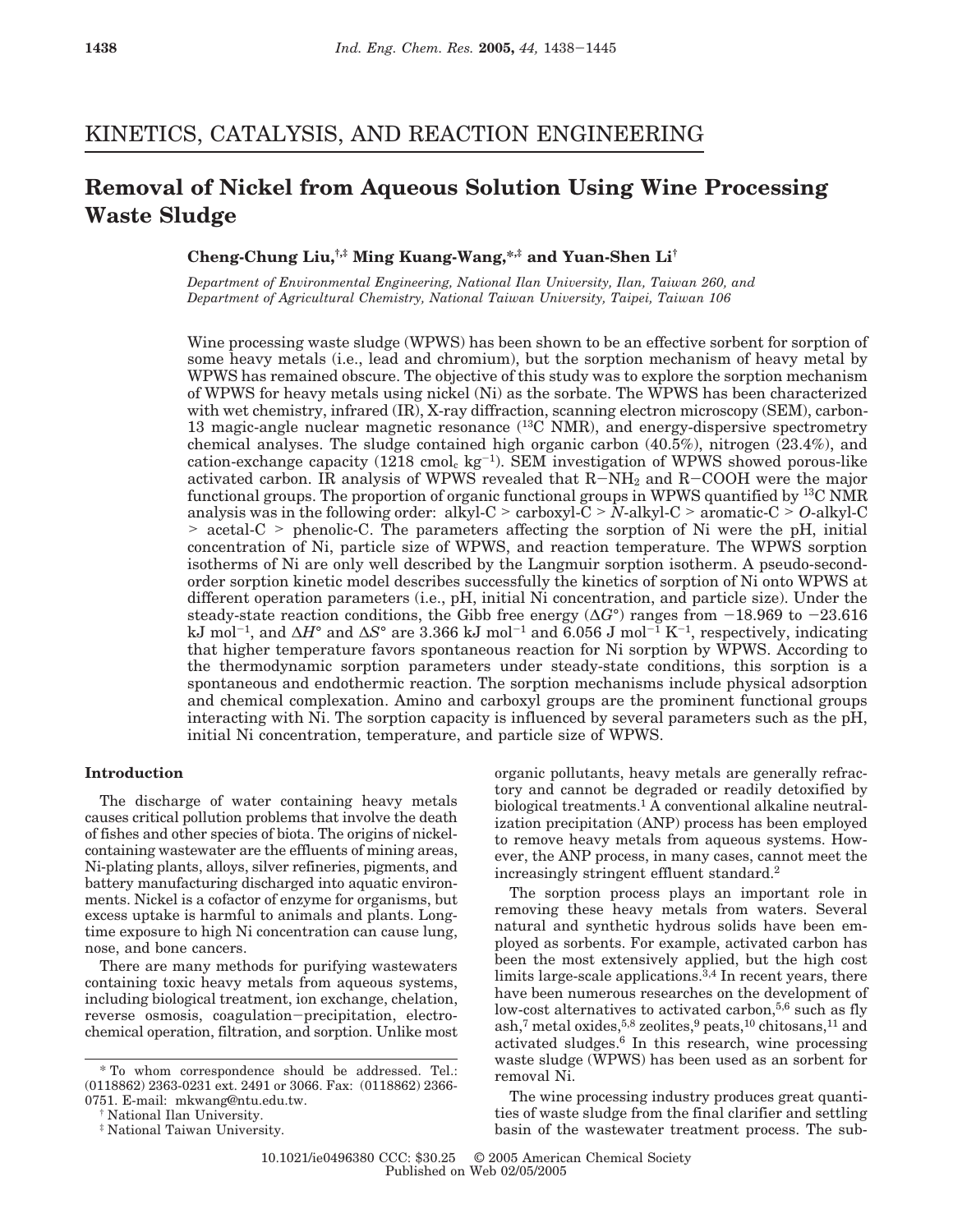stance causes a serious disposal problem. A significant organic carbon content makes wine processing sludge excellent sorbents of heavy metals because of its large surface area and high binding affinity. Thus, the aim of this research was to explore the removal of Ni from wastewaters using WPWS as the sorbent.

#### **Experimental Section**

**Materials. (i) Sample Preparation and Characterization of WPWS.** WPWS was obtained from Ilan Wine-Processing Co., Ilan, Taiwan. The WPWS taken from the coagulation settling basin and final clarifier in the activated sludge process was dried at 25 °C, ground, and sieved into four particle sizes, ranging from  $50-100$ ,  $100-140$ ,  $140-200$ , to  $\leq 200$  mesh, which were represented as average diameters of 0.297, 0.149, 0.105, and <0.105 mm, respectively. The sieved WPWS was washed with double deionized water (DDW) to remove easily suspended materials. The rinsed WPWS was airdried again and stored in a desiccator at 4 °C. A scanning electron microscope (Hitachi S-2400) equipped with an energy-dispersive spectrometer (Kevex level 4) was employed to characterize WPWS for its major constituents and morphological investigations. The samples were coated with about 20-nm-thick carbon using a Denton vacuum evaporator and analyzed by energy-dispersive spectrometry (EDS) in an automated quantitative elemental analysis mode. The pH of WPWS suspensions was measured at a 1:5 WPWSwater ratio with a pH meter. The cation-exchange capacity (CEC) of WPWS was determined by a conventional ammonium-sodium exchange method.12 Total nitrogen analysis was carried out by the Kjeldahl method.13 Organic matter was determined by the combustion method at 550 °C. The P, Ca, Fe, and Al concentrations were observed from the EDS analysis. The predominant species and characteristics of functional groups of WPWS were characterized using an infrared (IR) spectrometer (Galactic Industries Corp. BIO-RAD Fis-7). Organic carbon functional groups were examined by CPMAS <sup>13</sup>C NMR spectroscopy, <sup>14</sup> using a Bruker MSL-200 NMR spectrometer. The NMR spectra were divided into the following chemical shift regions: alkyl-C (0-45 ppm), *<sup>N</sup>*-alkyl-C (46-65 ppm), *<sup>O</sup>*-alkyl-C  $(65-90 \text{ ppm})$ , acetal-C  $(90-110 \text{ ppm})$ , aromatic-C  $(110-$ 140 ppm), phenolic-C  $(140-160)$  ppm), and carboxyl-C  $(160-200 \text{ ppm})$ .<sup>15</sup> Areas of the chemical shift regions were measured by cutting and weighing, expressed as percentages of the total area.16

All chemicals used in this study were analytical grade, and solutions were prepared with DDW. A stock of the Ni solution (90 mg  $L^{-1}$ ) was prepared from Ni(NO<sub>3</sub>)<sub>2</sub> using DDW and diluted to desired concentrations. For sorption isotherms and kinetic experiments, all Ni solutions were adjusted initially at pH 5.5 because of the best sorption behavoir, and a  $1 \times 10^{-2}$  M KNO<sub>3</sub> solution was employed to control the ionic strength. A mechanical shaker with adjustable vibrational speed was employed to achieve perfect mixing with a constant speed of 110 rpm.

**Methods. (i) Sorption Isotherms.** For the sorption isotherms,  $0.85$  g of WPWS (< $0.105$  mm) was equilibrated separately with 100-mL solutions containing different Ni concentrations (i.e., 15, 25, 40, 55, and 70 mg  $L^{-1}$ ). The temperatures examined were 10, 20, 30, 40, and 50 °C. After adjustment of the initial pH with either a  $0.1$  M HNO<sub>3</sub> or  $0.1$  M NaOH solution, the

suspensions were shaken by the shaker with a constant speed of 110 rpm for 2 h. Then, the suspensions were filtered with a  $0.45$ - $\mu$ m Millipore filter. The filtrates were analyzed for Ni concentrations using an atomic absorption spectrophotometer (AAS; Hitachi Z-6100 Polarized Zeeman). All experiments were conducted in triplicate.

**(ii) Kinetic Experiments.** To conduct kinetic experiments, 1.2  $g \circ f$  WPWS was separately added to a series of 100-mL Ni solutions with different particle sizes of WPWS (0.297, 0.149, 0.105, and  $\leq 0.105$  mm), Ni concentrations (30, 45, 60, 75, and 90 mg  $L^{-1}$ ), and temperatures (10, 30, and 50  $^{\circ}$ C). The suspensions were agitated vigrously by the shaker from 3 min to 2 h. At the end of desired time intervals, proper volume of mixing solutions were immediately taken to filter through the 0.45-*µ*m Millipore filter. The Ni concentrations in the filtrates were determined by AAS.

**(iii) Sorption Isotherms.** To determine the sorption capacity of WPWS, a sorption isotherm was conducted by analyzing sorption data to fit the models of Freundlich and Langmuir sorption isotherm equations. The relative coefficients of these models were calculated using linear least-squares fitting. The Freundlich isotherm equation  $x/m = k_F C_e^{1/n}$  after linearization be-<br>comes comes

$$
\log \frac{x}{m} = \log X = \log k_{\rm F} + \frac{1}{n} \log C_{\rm e}
$$
 (1)

where *X* is the mass of sorbed Ni ions per mass of WPWS, mg  $g^{-1}$ ;  $C_e$  is the equilibrium concentration of Ni, mg  $L^{-1}$ ; and  $k_F$  and *n* are constants of the Freundlich equation that are related to the sorption capacity and intensity, respectively.<sup>17</sup> $k_F$  and  $n$  can be calculated from the slope and intercept of the linear plot, with log *X* vs  $log C_e$ .

The Langmuir sorption isotherm equation of  $x/m =$  $Q_{\rm m}k_{\rm L}C_{\rm e}/(1 + k_{\rm L}C_{\rm e})$  after linearization is

$$
\frac{m}{x} = \frac{1}{X} = \frac{1}{Q_{\rm m}} + \frac{1}{Q_{\rm m}k_{\rm L}} \frac{1}{C_{\rm e}}\tag{2}
$$

Langmuir constants  $k<sub>L</sub>$  and  $Q<sub>m</sub>$  are related to the energy of sorption and sorption capacity, respectively. Both of them can be determined from the slope and intercept of the linear plot, with  $1/X$  vs  $1/C_e$ .

**(iv) Kinetic Models.** The sorption kinetics of Ni by WPWS relative to the WPWS particle size, WPWS dosage, and initial Ni concentration were studied using the pseudo-first-order and pseudo-second-order sorption equations.11 The pseudo-first-order equation is shown as follows:

$$
dq_t/dt = k_1(q_e - q_t)
$$
 (3)

where  $k_1$  ( $min^{-1}$ ) is the rate constant of the pseudo-firstorder adsorption,  $q_t$  (mg  $g^{-1}$ ) denotes the amount of sorption at time  $t$  (min), and  $q_e$  (mg  $g^{-1}$ ) is the amount of sorption at equilibrium. After definite integration by application of the conditions  $q_t = 0$  at  $t = 0$  and  $q_t = q_t$ at  $t = t$ , eq 3 becomes

$$
\log(q_{\rm e} - q_{\rm t}) = \log q_{\rm e} - \frac{k_1}{2.303}t\tag{4}
$$

The sorption rate constant, *k*1, can be determined by plotting  $\log(q_e - q_t)$  vs *t*.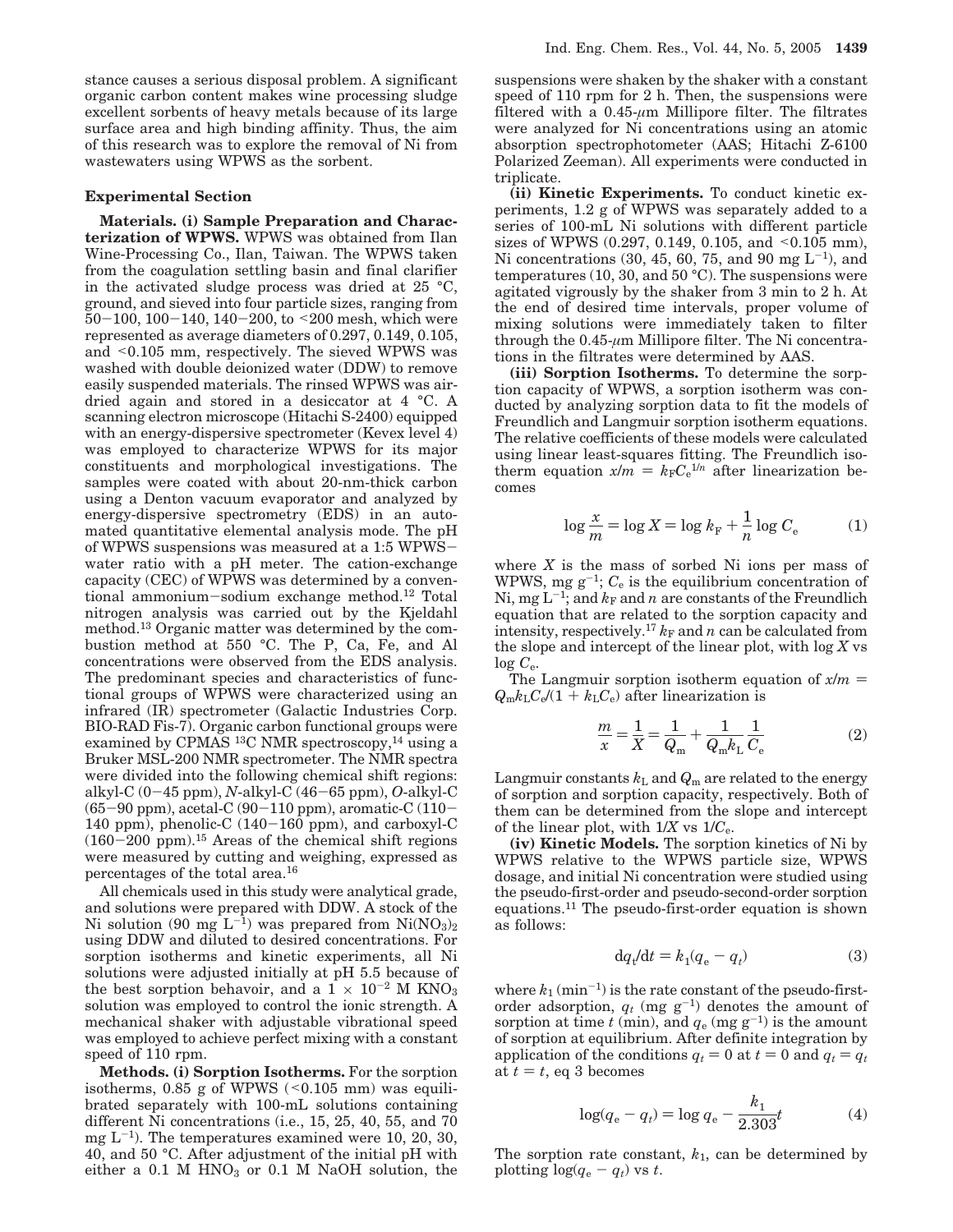The pseudo-second-order equation can be written as

$$
\frac{\mathrm{d}q_t}{\mathrm{d}t} = k_2(q_e - q_t)^2 \tag{5}
$$

where  $k_2$  (g mg<sup>-1</sup> min<sup>-1</sup>) is the rate constant. Integration of eq 5 and application of the conditions give

$$
\frac{1}{q_e - q_t} = \frac{1}{q_e} + k_2 t
$$
 (6)

Equation 6 can be rearranged into a linear form.

$$
\frac{t}{q_t} = \frac{1}{{k_2q_e}^2} + \frac{1}{q_e}t\tag{7}
$$

 $k_2$  and  $q_e$  can be obtained from the intercept and slope of plotting  $t/q_t$  vs  $t$ .

**(v) Desorption Studies.** The nickel-loaded WPWS was collected from the suspension in an isotherm experiment at 30 °C, and these samples were found to contain  $3.17$  mg g<sup>-1</sup> of Ni. After air-dried treatment, 1 g of the samples was mixed vigrously for 7 days with  $100$  mL of DDW and  $100$  mL each of  $0.1$  M  $\rm HNO_3$  and  $0.5$  M HNO<sub>3</sub> solutions. The Ni content in the filtrate solutions was determined by AAS, and the desorption ratio of Ni from WPWS was then calculated.

#### **Results and Discussion**

**Characterization of WPWS.** The pH and CEC of WPWS were 7.8 and  $1218 \text{ cmol}_c \text{ kg}^{-1}$ , respectively. The chemical composition of WPWS is organic matter (40.5%), nitrogen (23.4%), phosphorus (6.9%), calcium (5.6%), iron (7.9%), and aluminum (1.3%). High CEC and organic matter contents of WPWS show tremendous sorption sites on the complicated conformation. A high nitrogen content revealed that nitrogen is the most prominent chemical in the activated sludge pool in a wastewater treatment plant. Phosphorus and calcium from flocculating agents of WPWS are also the main elements. After  $50\times$  magnifications of SEM micrographs, WPWS particles (100-140 mesh) appear mostly spherical in shape (Figure 1a). After  $12000 \times$  magnifications, WPWS shows a morphology of rough surface texture and porous structure, which is similar to that of activated carbon (Figure 1b). In fact, according to its origin, WPWS can be regarded as a biosorbent. The overall sorption is located in the cell wall of microorganisms and included sorption, complexation, or precipitation processes.18 Chitin and chitosan are prominent polysaccharides of the cell walls of microorganisms including bacteria and fungi. Chitin consists only of *N*-acetylglucosamine residues joined by  $\beta(1\rightarrow4)$ -glycosidic links. In chitosan, the hydroxyl at the second carbon in D-glucose is replaced by an amino group. The IR spectrum (Figure 2) revealed a broad IR band at  $3280-3400$  cm<sup>-1</sup>, representing  $-OH$  stretching of water molecules and -OH groups of glucose and -NH stretching of the protein and acetamido (-NHCOCH<sub>3</sub>) groups of chitin.<sup>19</sup> An intense band at 1032 cm<sup>-1</sup> can be attributed to the -CN stretch vibration of the chitinchitosan as well as protein fractions. A moderate band at  $1535 \text{ cm}^{-1}$  could also be assigned to  $-NH$  bending, and another one at  $1649 \text{ cm}^{-1}$  could be attributed to the -COO asymmetric vibration. Therefore, we suggest that  $R-NH<sub>2</sub>$  and  $R-COOH$  are the main functional groups in WPWS. The carboxyl and unprotonated amino groups





Figure 1. SEM micrographs of WPWS (100-140 mesh) at different magnifications: (a)  $50 \times$ ; (b)  $12000 \times$ .

can serve as coordination and electrostatic interaction sites for sorbing transition metals.<sup>11</sup> The sorption mechanism can be expressed as

$$
R-COOH + Ni^{2+} \leftrightarrow R-COO-Ni^{+} + H^{+}
$$
 (8)

$$
R-NH_2 + Ni^{2+} \leftrightarrow Ni(R-NH_2)^{2+} \tag{9}
$$

The transition-metal ion (i.e.,  $Ni^{2+}$ ) can be caught by one  $-NH_2$  group as well as two  $-OH$  groups of the glucose residue, and the fourth ligand site is probably occupied by a water molecule.20 The concentrations of these organic functional groups in WPWS follow the trend of alkyl-C  $(39.9\%)$  > carboxyl-C  $(15.1\%)$  > *N*-<br>alkyl-C  $(14.1\%)$  > aromatic-C  $(10.5\%)$  > *O*-alkyl-C  $(9.5\%)$  > acetal-C  $(8.2\%)$  > phenolic-C  $(3.7\%)$ . In the (9.5%) > acetal-C (8.2%) > phenolic-C (3.7%). In the functional groups of WPWS, carboxyl-C and *N*-alkyl-C are the principal functional groups participating in the reaction chelating with heavy metals, and they also show high correlation with CEC. The sum of carboxyl-C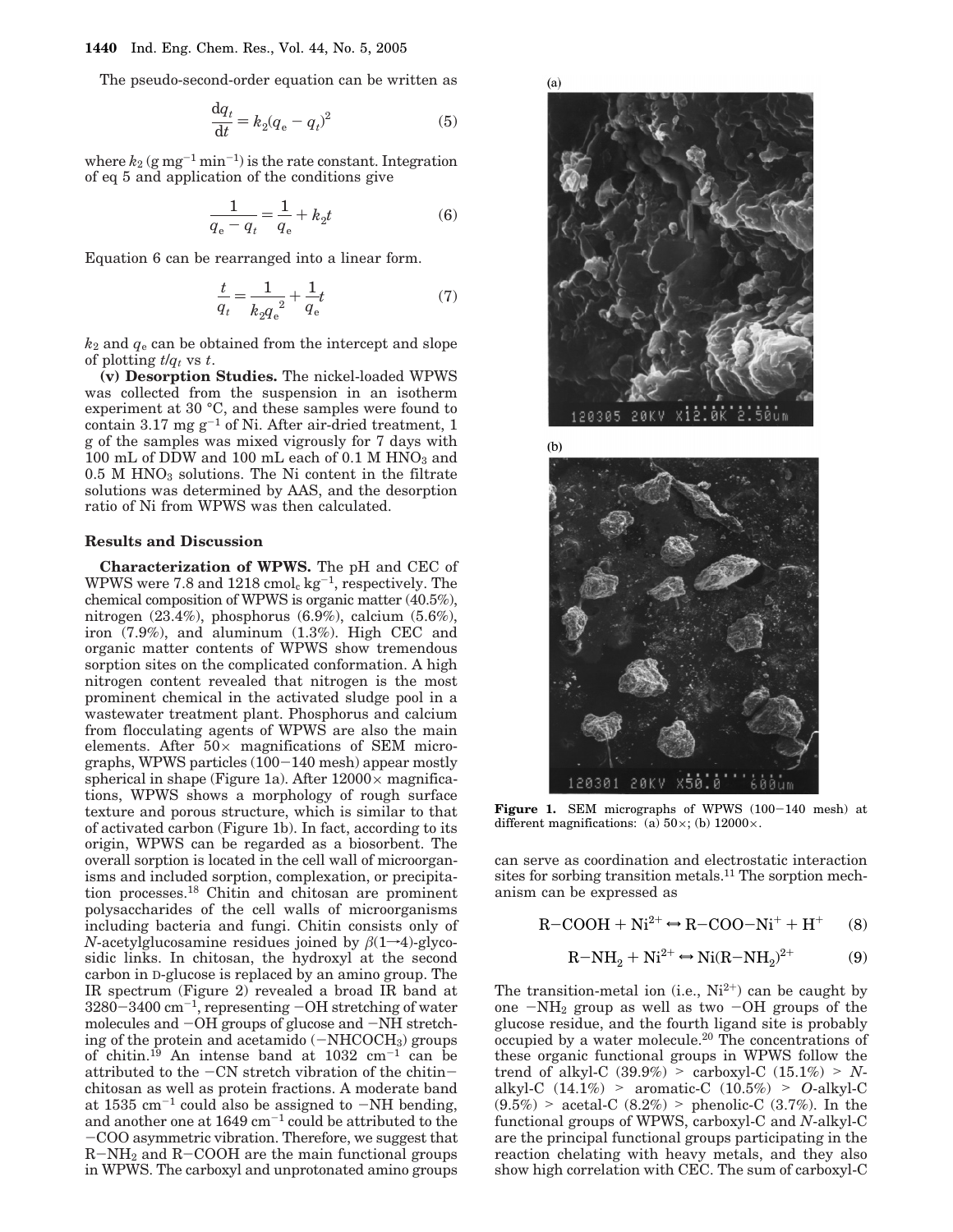

Figure 2. IR spectrum of WPWS (100-140 mesh).



**Figure 3.** Langmuir isotherm of Ni sorption by WPWS at  $10-50$  °C ( $C_0 = 15$ , 25, 40, 55, and 70 mg L<sup>-1</sup>, <200 mesh, dosage = 8.5 g L<sup>-1</sup>, pH 5.5). Error bars represent  $\pm 1$  standard error.

and *N*-alkyl-C was over 29%; therefore, we conclude that WPWS significantly interacts or forms complexes with Ni in solution. The carboxyl functional groups complexed with Ni were related to its p*K* values. For example, the dissociation constant (p*K*) of acetic acid is 4.75; the  $pK_1$  and  $pK_2$  values of oxalic acid are 1.23 and 4.19, respectively; the  $pK_1$ ,  $pK_2$ , and  $pK_3$  values of citric acid are 3.08, 4.74, and 5.40, respectively.21 On the other hand, *N*-alkyl-C and acetal-C are the main components of hemicellulose, and O-alkyl-C is an important component of cellulose. Lignin is composed of aromatic-C and phenolic-C. Hence, cellulose and lignin might be derived from the residues of rinsed cereal grains in wine processing. Alkyl-C, aromatic-C, and carboxyl-C are the main components of WPWS involving microbial resynthesis products in an activated sludge aeration tank.

Thus, we consider that WPWS was produced in microbial activity. There were abundant *N*-alkyl-C groups and amino acids like groups in WPWS present in the IR spectrum (Figure 2). Therefore, *N*-alkyl-C groups are relevant to amino acid compounds in WPWS.

**pH Effect on Ni Sorption by WPWS.** The maximum removal efficiency of Ni sorption by WPWS is near pH 5.5 (data not shown). The protonated effect on the carboxyl group increased with a decrease in the pH, and therefore the sites of negative charge of the WPWS surface are deficient in low pH. This led to a low amount of Ni sorbed by WPWS under these conditions because of the electrostatic replusion effect.

**Freundlich and Langmuir Isotherms versus Temperature Effect.** As shown in Figure 3, only the Langmuir sorption isotherm equations applied to the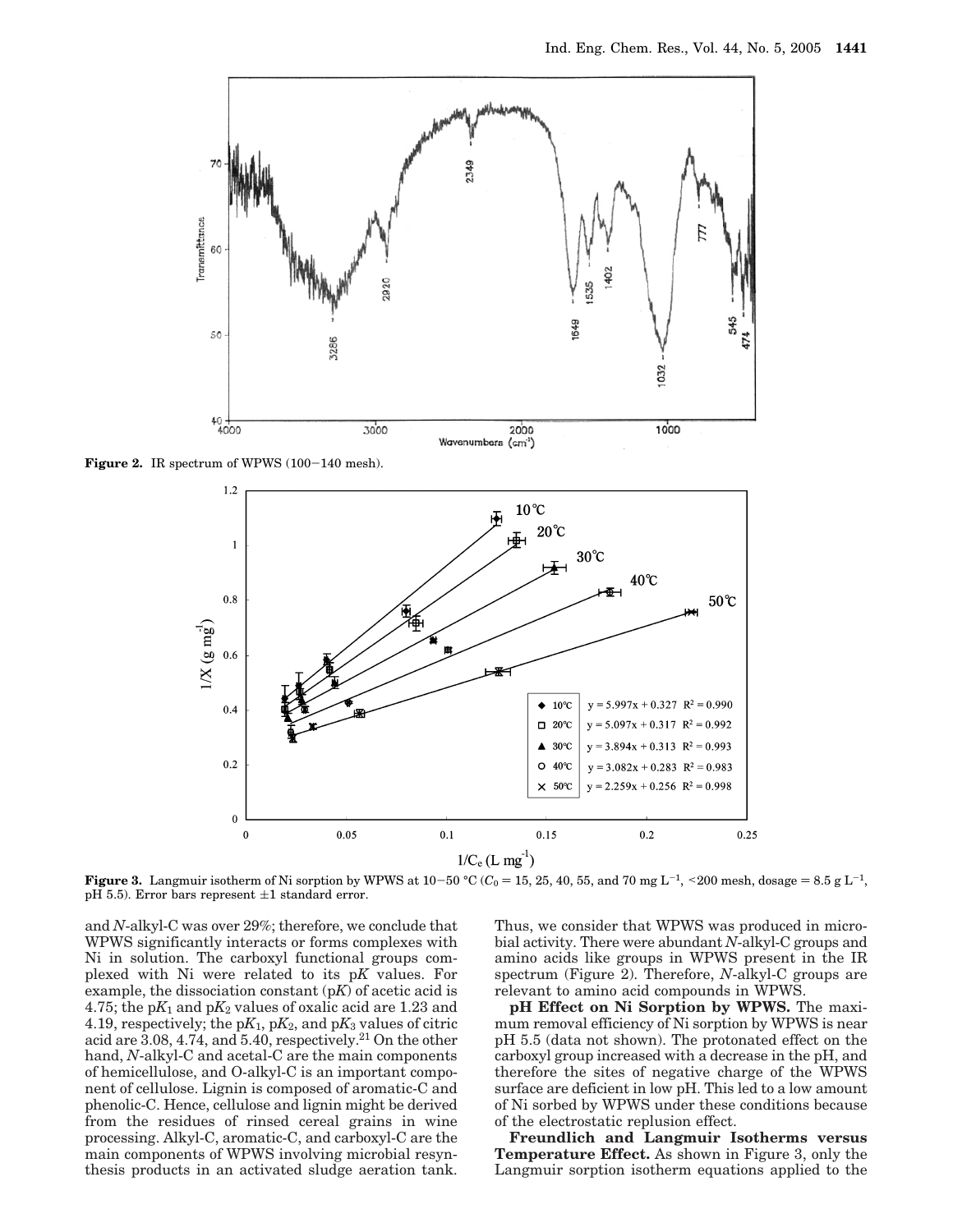**Table 1. Calculated Langmuir Sorption Isotherm Parameters (***Q***<sup>m</sup> and** *K***L), Determination Constants (***R***2), and Thermodynamic Data**

| $\sqrt{ }$<br>$(^\circ C)$ | $Q_{\rm m}$<br>$(mg g^{-1})$ | $K_{\mathrm{L}}$<br>$(L \mod^{-1})$ | $K_{\rm L}$<br>$\rm(L~mg^{-1})$ | $R^2$ | $\Lambda G^{\circ}$<br>$(kJ \text{ mol}^{-1})$ | $\wedge H^\circ$<br>$(kJ \text{ mol}^{-1})$ | $\Delta S^\circ$<br>$(J \text{ mol}^{-1} \text{ K}^{-1})$ |
|----------------------------|------------------------------|-------------------------------------|---------------------------------|-------|------------------------------------------------|---------------------------------------------|-----------------------------------------------------------|
| 10                         | 3.061                        | 3197.389                            | 0.054                           | 0.990 | $-18.969$                                      |                                             |                                                           |
| 20                         | 3.157                        | 3647.912                            | 0.062                           | 0.992 | $-19.960$                                      |                                             |                                                           |
| 30                         | 3.196                        | 4716.545                            | 0.080                           | 0.993 | $-21.288$                                      | 3.366                                       | 6.056                                                     |
| 40                         | 3.534                        | 5389.893                            | 0.092                           | 0.983 | $-22.337$                                      |                                             |                                                           |
| 50                         | 3.907                        | 6653.293                            | 0.113                           | 0.998 | $-23.616$                                      |                                             |                                                           |

experimental data gave a good correlation (*R*<sup>2</sup> ranged from 0.983 to 0.998). The constants  $K<sub>L</sub>$  and maximum sorption capacity  $Q_m$  are listed in Table 1. Both  $K_L$  and *Q*<sup>m</sup> increase with an increase in the temperature from 10 to 50 °C, and it can be concluded that WPWS shows better sorptive capacities for Ni at higer temperature. The maximum sorption capacity is 3.907 mg  $g^{-1}$  at 50 °C. On the other hand, the sorption data cannot fit in the Freundlich isotherm. The Langmuir isotherm equation can be written as

$$
x/m = \frac{3.907 \times 0.113 C_{\rm e}}{1 + 0.113 C_{\rm e}} \tag{10}
$$

where the maximum value of  $x/m$  is 3.469 mg of Ni  $g^{-1}$ of WPWS when  $C_e = C_0 = 70$  mg L<sup>-1</sup> of Ni solution at 50 °C. In this manner, we can estimate the maximum sorption capacity of WPWS previously in diverse operation conditions, and it is useful to evaluate the Ni elimination system.

#### **Sorption Kinetics**

**Effects of the Particle Sizes.** Figure 4 shows the time profiles of the Ni concentration at different particle sizes of WPWS. *C*<sup>0</sup> denotes the initial Ni concentration in the aqueous phase (mg  $L^{-1}$ ), and  $C_t$  denotes the Ni concentration in the aqueous phase at time *t*. The value of  $C_t/C_0$  can be considered as the symbol of Ni removal, and  $C_t/C_0$  decreased with an increase in Ni removal. Generally, increasing the particle size of the sorbent resulted in a lower sorption rate, but the WPWS particle size has little influence on the sorption rate in this case except the 50-100 mesh one. It is supposed that the aggregations of WPWS collapsed into small sizes when vigorously mixed in a suspension. It reach sorption equilibrium within 20 min for all particle sizes. The pseudo-second-order equations show a good correlation of the experimental results with the linearized form (*R*<sup>2</sup> ranged from 0.991 to 0.999). The results elucidate that the kinetic behavior of Ni sorption by different particle sizes of WPWS has been satisfactorily explain with the pseudo-second-order sorption equation. Compared with the former, the pseudo-first-order equation shows a poor correlation relationship with the experimental data (*R*<sup>2</sup> ranged from 0.734 to 0.912). Thus, only the pseudosecond-order equation can be useful for the kinetic study. The calculated sorption rate constants, *k*2, for the pseudo-second-order equation at WPWS of 50-100, <sup>100</sup>-140, 140-200, and <200 mesh sizes are 0.069, 0.094, 0.135, and 0.139, respectively (pH 5.5, dosage  $=$  $12 \text{ g L}^{-1}$ ,  $C_0 = 0.05 \text{ g L}^{-1}$ .

**Effects of the Initial Ni Concentrations***.* As shown in Figure 5a, solutions with higher initial concentrations of Ni show poor removal ratios. On the other hand, all of the different concentration treatments reach sorption equilibrium within 50 min. Only the pseudo-secondorder sorption equation fitted the experimental data well, showing high correlations and interpreting sorption phenomena (Figure 5b). The calculated sorption rate constants,  $k_2$ , for 30, 45, 60, 75, and 90 mg L<sup>-1</sup> Ni solutions were 0.276, 0.162, 0.109, 0.073, and 0.068, respectively (pH 5.5, 100-140 mesh, dosage =  $12 \text{ g L}^{-1}$ ). A lower initial concentration would have a high  $k_2$  value, owing to numerous  $Ni^{2+}$  ions competing against and interacting with limited sorbed sites on WPWS. In addition, increasing the Ni concentration in the solution seems to reduce the diffusion of Ni in the boundary layer of a WPWS solid.

**Effects of the Temperature.** Time profiles of the



**Figure 4.** Time profiles of Ni sorption by WPWS with different particle sizes  $(C_0 = 0.05 \text{ g L}^{-1})$ , dosage  $= 12 \text{ g L}^{-1}$ , pH 5.5,  $T = 30 \text{ °C}$ ). Error bars represent  $\pm 1$  standard error.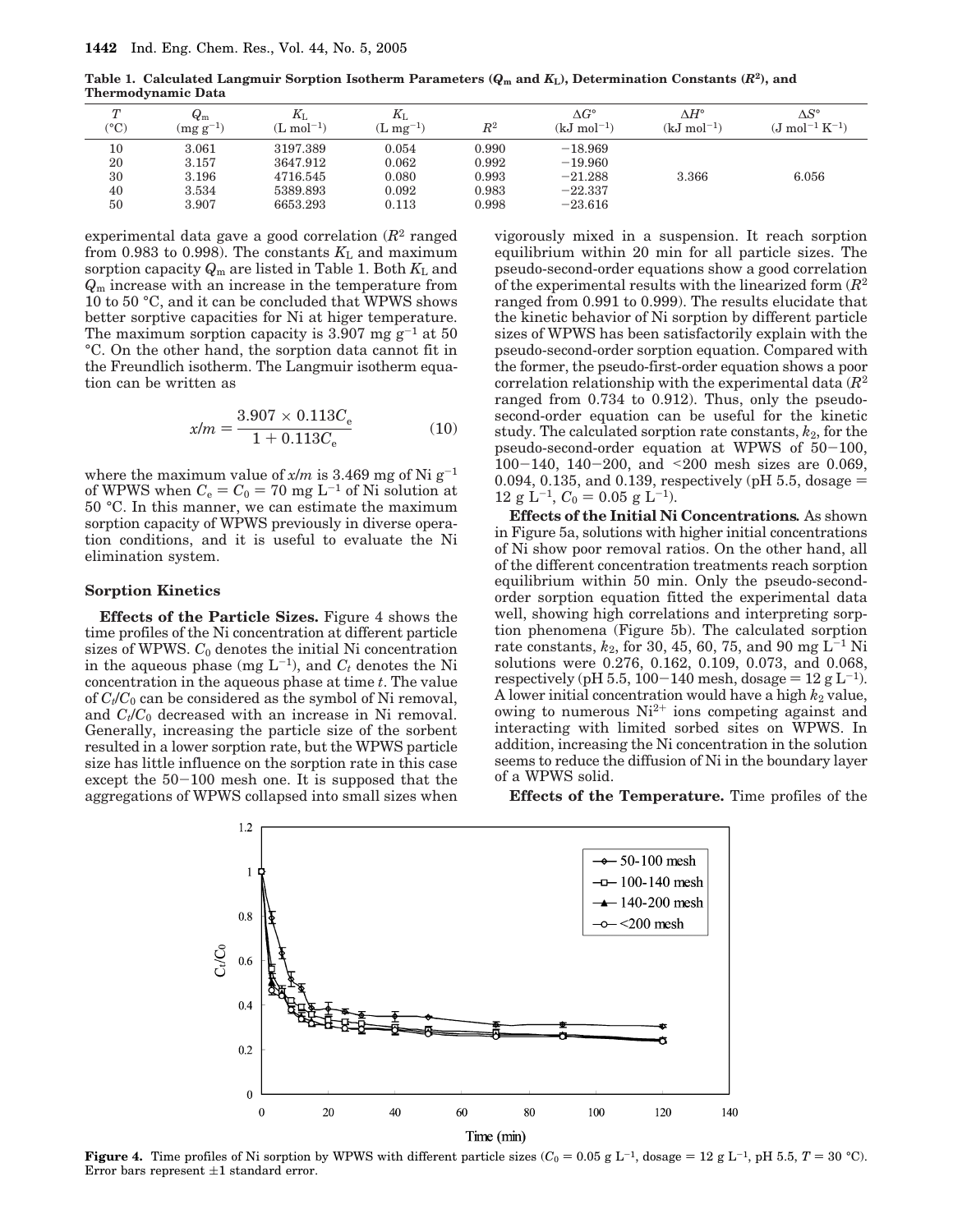

**Figure 5.** Time profiles (a) and pseudo-second-order kinetic model (b) of Ni sorption by WPWS with different initial Ni concentrations (dosage = 12 g L<sup>-1</sup>, 100-140 mesh, pH 5.5,  $T = 30$  °C). Error bars represent  $\pm 1$  standard error.

Ni concentration at different temperatures of WPWS are shown in Figure 6a. A higher temperature treatment for WPWS possesses a higher sorption rate as well as removal efficiency. According to the kinetic model for different temperature treatments, only the pseudosecond-order equation shows a high correlation coefficient (Figure 6b).

**Thermodynamic Studies.** The Gibbs free energy (∆*G*°), enthalpy (∆*H*°), and entropy (∆*S*°) are calculated using the following thermodynamic equations:

$$
\Delta G^{\circ} = -RT \ln(K_{\rm L}) \tag{11}
$$

$$
\ln(K_{\rm L}) = \frac{\Delta S^{\circ}}{R} - \frac{\Delta H^{\circ}}{RT}
$$
 (12)

where  $T$  is the absolute temperature in Kelvin  $(K)$  and *R* is the universal gas constant  $(8.314 \text{ J mol}^{-1} \text{ K}^{-1})$ . The Langmuir sorption constant  $K<sub>L</sub>$  is derived from isotherm experiments at 10, 20, 30, 40, and 50 °C. Thus, ∆*H*° and entropy ∆*S*° can be obtained from the slope and intercept of a  $\ln K_L$  vs  $1/T$  plot, respectively, assuming the sorption kinetics to be under steady-state conditions.

The calculated thermodynamic constants are listed in Table 1. The ranges of <sup>∆</sup>*G*° values (from -18.969 to  $-23.616$  kJ mol<sup>-1</sup>) decrease with an increase in the temperature from 10 to 50 °C, and the negative sign of ∆*G*° indicates that the sorption processes of Ni for WPWS are spontaneous reactions under experimental conditions. The term *chemisorption* means a chemical bond formed between the adsorbed molecule and the solid surface, and physical sorption denotes a van der Waals type force formed between the interfaces. Jaycok and Parfitt<sup>22</sup> reported that physical sorption energies are in the range of 0 to  $-20 \text{ kJ}$  mol<sup>-1</sup> and chemisorption energies in the range of  $-80$  to  $-400$  kJ mol<sup>-1</sup>. Therefore, the interaction between Ni and WPWS can be regarded as physical sorption rather than chemisorption. The values of enthalpy (∆*H*°) and entropy (∆*S*°) were calculated to be 3.366 kJ mol<sup>-1</sup> and  $6.056$  J mol<sup>-1</sup> K-1, respectively. The positive sign of ∆*H*° shows that the sorption of Ni by WPWS was endothermic, and the positive value of ∆*S*° indicates a higher disorder tendency at the interface between WPWS and Ni solutions. According to these results, the Ni-WPWS suspension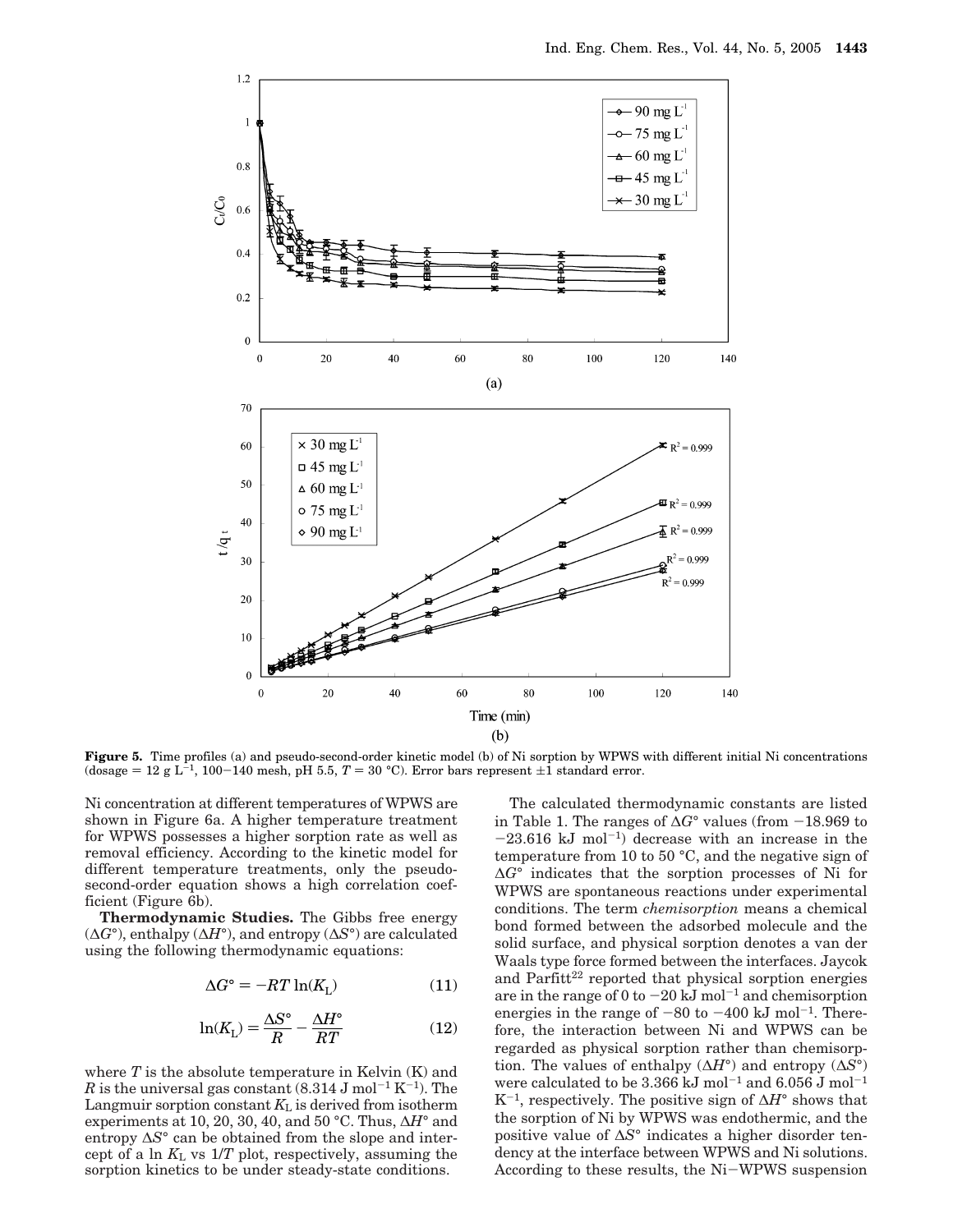

**Figure 6.** Time profiles (a) and pseudo-second-order kinetic model (b) of Ni sorption by WPWS at different operation temperatures ( $C_0$ )  $= 0.05$  g L<sup>-1</sup>, dosage  $= 12$  g L<sup>-1</sup>, 100-140 mesh, pH 5.5). Error bars represent  $\pm 1$  standard error.

system was spontaneous and at higher temperatures favors Ni sorption by WPWS.23

**Desorption Studies.** Desorption studies can further clear up the mechanism of sorption. If the sorbed Ni on the WPWS surface can be detached by water, then Ni conjunction on WPWS occurs between weak bonds. An acid solution can desorb Ni easily; the sorption is then competing with H+. <sup>24</sup> The experimental data reveal that the Ni desorption values of samples treated with DDW, 0.1 M HNO<sub>3</sub>, and 0.5 M HNO<sub>3</sub> were 0.9%, 27.6%, and 28.4%, respectively. These results show that complexation is also important to the interaction between Ni and WPWS.

#### **Conclusions**

The WPWS, in fact, is an effective biosorbent of Ni in solutions because of its characteristics of rough surface texture, high CEC, high organic matter contents, and abundant amino and carboxyl functional groups. The sorption mechanisms include physical adsorption and chemical complexation. Amino and carboxyl groups are the prominent functional groups interacting with Ni. The sorption capacity is influenced by parameters such as the pH, initial Ni concentration, temperature, and particle size of WPWS. In the sorption isotherm, sorption of Ni on WPWS is well described by the Langmuir isotherm equation, and the maximum sorption capacity is 66.55  $\mu$ mol g<sup>-1</sup> at 50 °C. In the sorption kinetics, only the pseudo-second-order sorption equation fits the experimental results well. A higher initial concentration of Ni results in a decrease in the sorption rate of external diffusion. According to the thermodynamic sorption parameters under steady-state conditions, this sorption is a spontaneous and endothermic reaction. In addition, high temperature favors Ni sorption. The interaction between Ni and hydroxyl, aromatic, acetic, and phenolic functional groups of WPWS remains unclear, which merits further exploration.

#### **Acknowledgment**

This work was financially supported by the National Science Council, Republic of China, under Projects NSC 88-2313-B002-279, 89-2313-B002-279, 89-2621-B02-006, and 90-2313-B002-279.